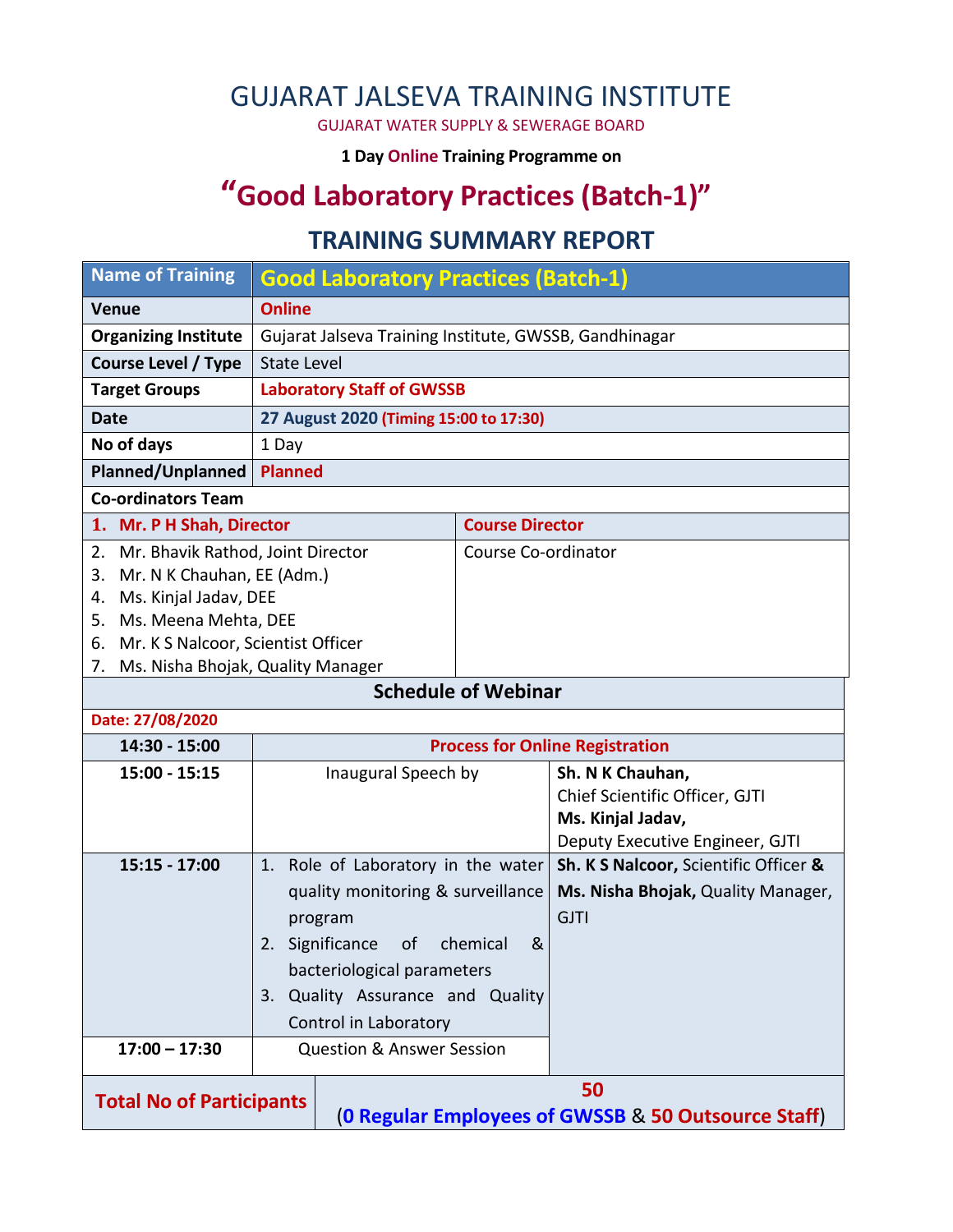# **List of Employees (Outsource Staff)**

| Sr. No.                 | <b>Name</b>                    | <b>Designation</b>         | <b>Office &amp; Place</b> |
|-------------------------|--------------------------------|----------------------------|---------------------------|
| 1                       | Ajay Patel                     | <b>Computer Operator</b>   | Dist. Lab Navsari         |
| $\overline{\mathbf{2}}$ | Ansoya R Parekh                | Computer Operator          | Dist Lab Nadiyad          |
| 3                       | Ashokbhai Kabhaibhai Soalnki   | Clerk Cum Computer Opretor | Dist. Lab Anand           |
| 4                       | Bhavin M Chaudhari             | <b>Computer Operator</b>   | Taluka Lab Mandvi         |
| 5                       | Chirag Solanki                 | Microbiologist             | Dist. Lab Navsari         |
| 6                       | Dipakbhai Kantibhai Patel      | Microbiologist             | Taluka Lab Petlad         |
| $\overline{\mathbf{z}}$ | Fransisbhai J.Gamit            | Microbiologist             | Dist. Lab Tapi(Vyara)     |
| 8                       | Hasmukh B. Patil               | Computer Operator          | Taluka Lab Uchchhal       |
| 9                       | <b>Hetal Patel</b>             | Sample Assistant           | Dist. Lab Navsari         |
| 10                      | HetalBen S Patel               | Chemist                    | Dist Lab Nadiyad          |
| 11                      | Hinalben D Patel               | Microbiologist             | Taluka Lab Kapadwanj      |
| 12                      | <b>HIREN A. PATEL</b>          | <b>Computer Operator</b>   | Dist Lab Dharampur        |
| 13                      | HITESH G. GAVLI                | Chemist                    | Dist Lab Dharampur        |
| 14                      | Jaydip B Chaudhari             | Chemist                    | Taluka Lab Mandvi         |
| 15                      | Jigitsha K Bhabhor             | Computer Operator          | Dist. Lab Surat           |
| 16                      | Kamdi Sandipbhai Motirambhai   | Clerk Cum Computer Opretor | Dist. Lab Dang            |
| 17                      | <b>KAUSHIK Z. PATEL</b>        | <b>Sampaling Assistant</b> | Dist Lab Dharampur        |
| 18                      | Khushbu .M.Gohel               | Microbiologist             | Taluka Lab Sevaliya       |
| 19                      | Kundan K Chaudhari             | Microbiologist             | Taluka Lab Mandvi         |
| 20                      | Mitalkumar B.Patel             | Chemist                    | Dist. Lab Tapi(Vyara)     |
| 21                      | Neeta B Lad                    | Microbiologist             | Dist. Lab Surat           |
| 22                      | Nileshkumar Bhailalbhai Parekh | Clerk Cum Computer Opretor | Taluka Lab Petlad         |
| 23                      | Nilofarbanu A Luhar            | Chemist                    | Taluka Lab Kapadwanj      |
| 24                      | Nirajbhai U.Gamit              | Computer operator          | Dist. Lab Tapi(Vyara)     |
| 25                      | Patel Pragnesh N               | <b>Computer Operator</b>   | Taluka Lab. Olpad         |
| 26                      | Patel Ansuyaben Ishvarbhai     | Lab Attendent              | Dist. Lab Valsad          |
| 27                      | Patel Dimpalben Ishvarbhai     | Sampaling Assistant        | Dist. Lab Valsad          |
| 28                      | Patel Jigar R                  | Microbiologist             | Taluka Lab. Olpad         |
| 29                      | Patel Khushbu H                | Chemist                    | Taluka Lab. Olpad         |
| 30                      | Patel Nikunjkumar Vinodbhai    | Chemist                    | Dist. Lab Valsad          |
| 31                      | Patel Rakeshkumar Ramanlal     | Microbiologist             | Dist. Lab Valsad          |
| 32                      | Pathak Nikitaben Vasantbhai    | Microbiologist             | Dist. Lab Dang            |
| 33                      | Piyush B Gamit                 | Chemist                    | Dist. Lab Surat           |
| 34                      | Pradip S. Gamit                | Chemist                    | Taluka Lab Uchchhal       |
| 35                      | Prafulkumar B. Gavit           | Chemist                    | Dist. Lab Dang            |
| 36                      | Pratik M. Chaudhari            | Microbiologist             | Taluka Lab Uchchhal       |
| 37                      | PRIYANKA S. PATEL              | Lab Assistant              | Dist Lab Dharampur        |
| 38                      | Rakesh .A. Patel               | Chemist                    | Taluka Lab Sevaliya       |
| 39                      | RAKESH V PATEL                 | Lab Attendent              | Dist Lab Dharampur        |
| 40                      | Ravi Halpati                   | LA                         | Dist. Lab Navsari         |
| 41                      | Roshni R Sharma                | Microbiologist             | Dist Lab Nadiyad          |
| 42                      | Sanjaykumar Rambhai Patel      | Chemist                    | Taluka Lab Petlad         |
| 43                      | Shabhabanu Abdulmajid Malek    | Microbiologist             | Dist. Lab Anand           |
| 44                      | Subhashchandra .S. Vataliya    | Computer Operator          | Taluka Lab Sevaliya       |
| 45                      | Surajkumar Kailashbhai Ingale  | Microbiologist             | Taluka Lab Vansda         |
| 46                      | Tallika Chaudhari              | Chemist                    | Dist. Lab Navsari         |
| 47                      | Tanambhai Chandubhai Patel     | <b>Computer Operator</b>   | Taluka Lab Vansda         |
| 48                      | Vijaykumar V Desai             | Clerk Cum Computer Opretor | Taluka Lab Kapadwanj      |
| 49                      | Viral Jayendrakumar Chaudhary  | Chemist                    | Dist. Lab Anand           |
| 50                      | Yatinbhai Ratubhai Chaudhari   | Chemist                    | Taluka Lab Vansda         |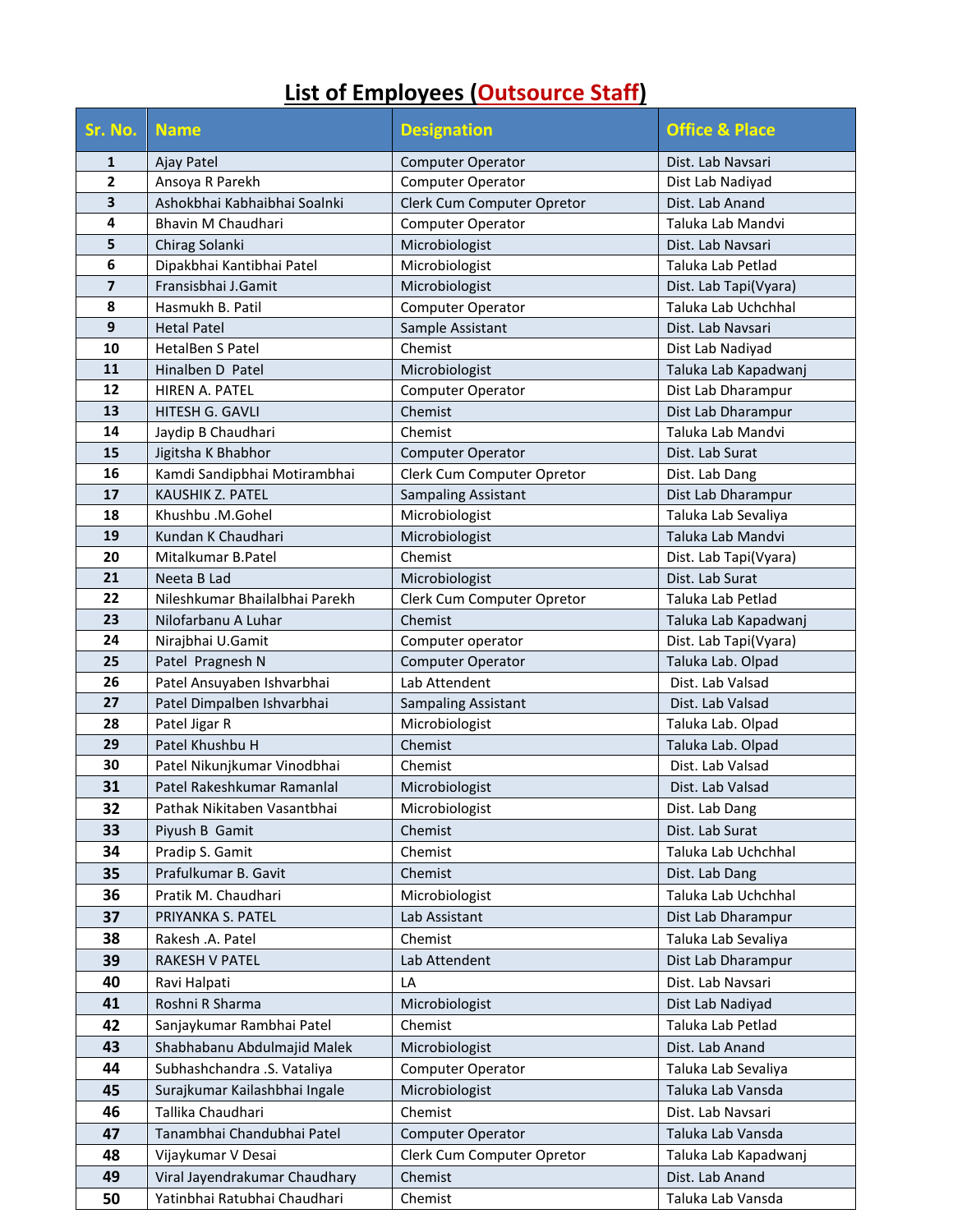### **Photo Gallery**

1. Inaugural Speech by **Sh. N K Chauhan,** Chief Scientific Officer, GJTI



2. Inaugural Speech by **Ms. Kinjal Jadav,** Deputy Executive Engineer, GJTI